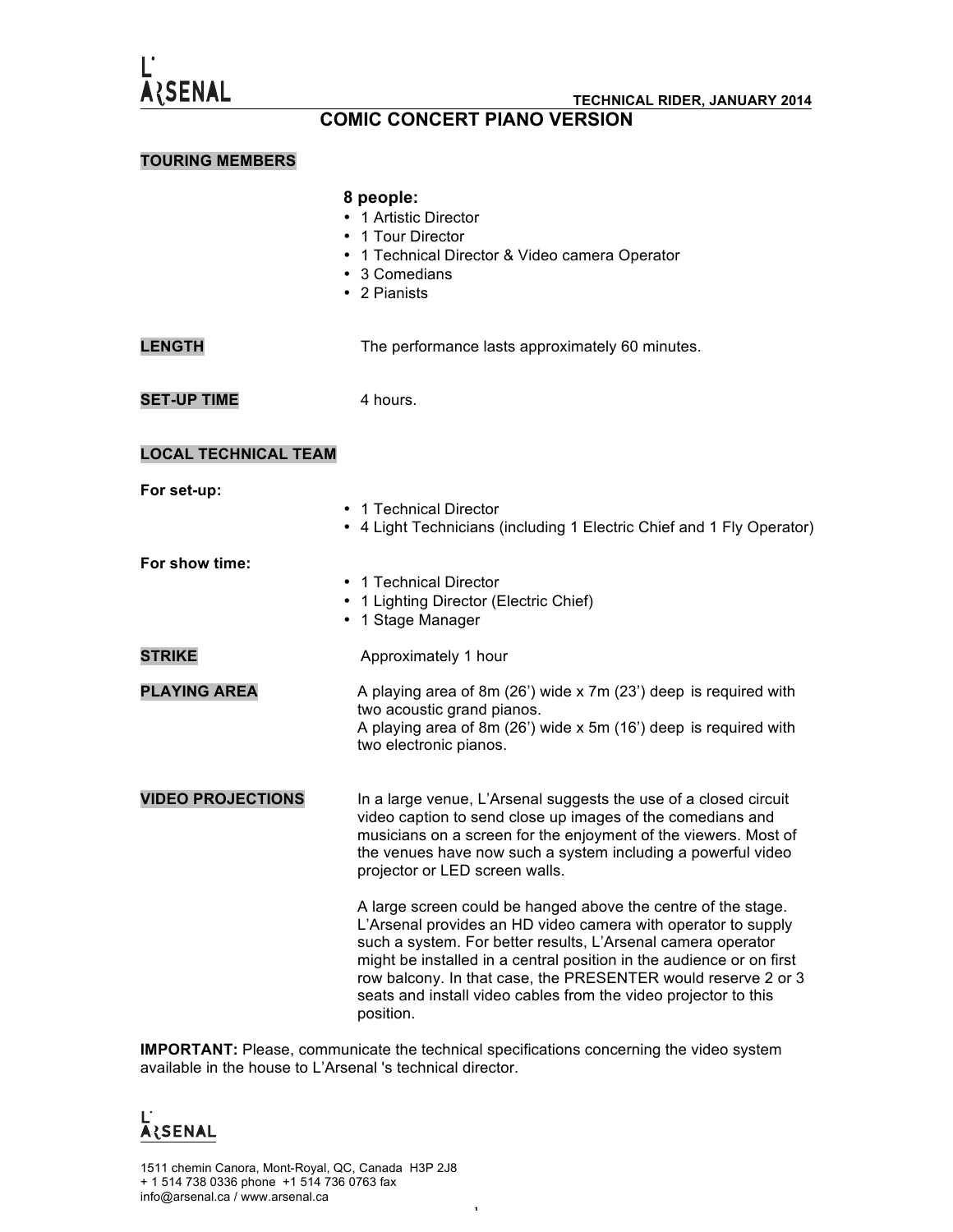### **COMIC CONCERT PIANO VERSION**

| <b>SOUND</b>          | Sound reinforcement is required. The PRESENTER must provide<br>a complete and professional sound system.<br>L'Arsenal can provide two electronic pianos, but two acoustic<br>pianos are the best sound solution.<br>Two (2) stage monitors and 4 DI's are required for the two<br>electronic piano performances. 4 microphones are required for<br>the acoustic piano performance. |
|-----------------------|------------------------------------------------------------------------------------------------------------------------------------------------------------------------------------------------------------------------------------------------------------------------------------------------------------------------------------------------------------------------------------|
| <b>LIGHTING</b>       | The PRESENTER must provide a complete professional lighting<br>system covering the whole stage. This system will include Front<br>lights (FOH), Back lights and Sides lights on boom stands. The<br>lighting operator will be able to install and operate specific lights<br>according to L'Arsenal's Technical Director needs. A light set-up<br>will be supplied.                |
| <b>COMMUNICATIONS</b> | A communication headset system (Clearcom) connecting the<br>sound, lighting, video and wings must be operational and<br>available upon L'Arsenal arrival.                                                                                                                                                                                                                          |
| <b>WINGS</b>          | Must be supplied by the PRESENTER:<br>2 large tables measuring (about 1mX 2m or 3'X6').<br>2 costume "racks".<br>$\bullet$<br>1 quick-change location with mirrors, small tables, lighting<br>٠<br>and chairs (position at left wing).                                                                                                                                             |

**DRESSING ROOMS** The dressing rooms must be clean, well heated or cooled for eight (8) people, with showers, sinks and toilets. They must be available to the artists upon their arrival. Clean bath towels for the three comedians must also be provided. Makeup tables with mirrors and adequate lighting should be available in the dressing rooms.

#### **A FIRST AID KIT MUST BE AVAILABLE AT ALL TIMES.**

A list of the following services and specialists, including phone numbers should be available to the Tour Manager upon arrival of L'Arsenal.

- Emergency ambulance
- Chiropractor
- **Physiotherapist**
- Nearest medical centre
- **MAINTENANCE** The PRESENTER must ensure the cleaning and daily maintenance of the stage, generally, one (1) hour before the scheduled rehearsal or show call. The cleaning of the dressing rooms will be done upon request from the L'ARSENAL's stage manager.

**CATERING** For the comfort of L'Arsenal's artists and touring members**,** the



1511 chemin Canora, Mont-Royal, QC, Canada H3P 2J8 + 1 514 738 0336 phone +1 514 736 0763 fax info@arsenal.ca / www.arsenal.ca